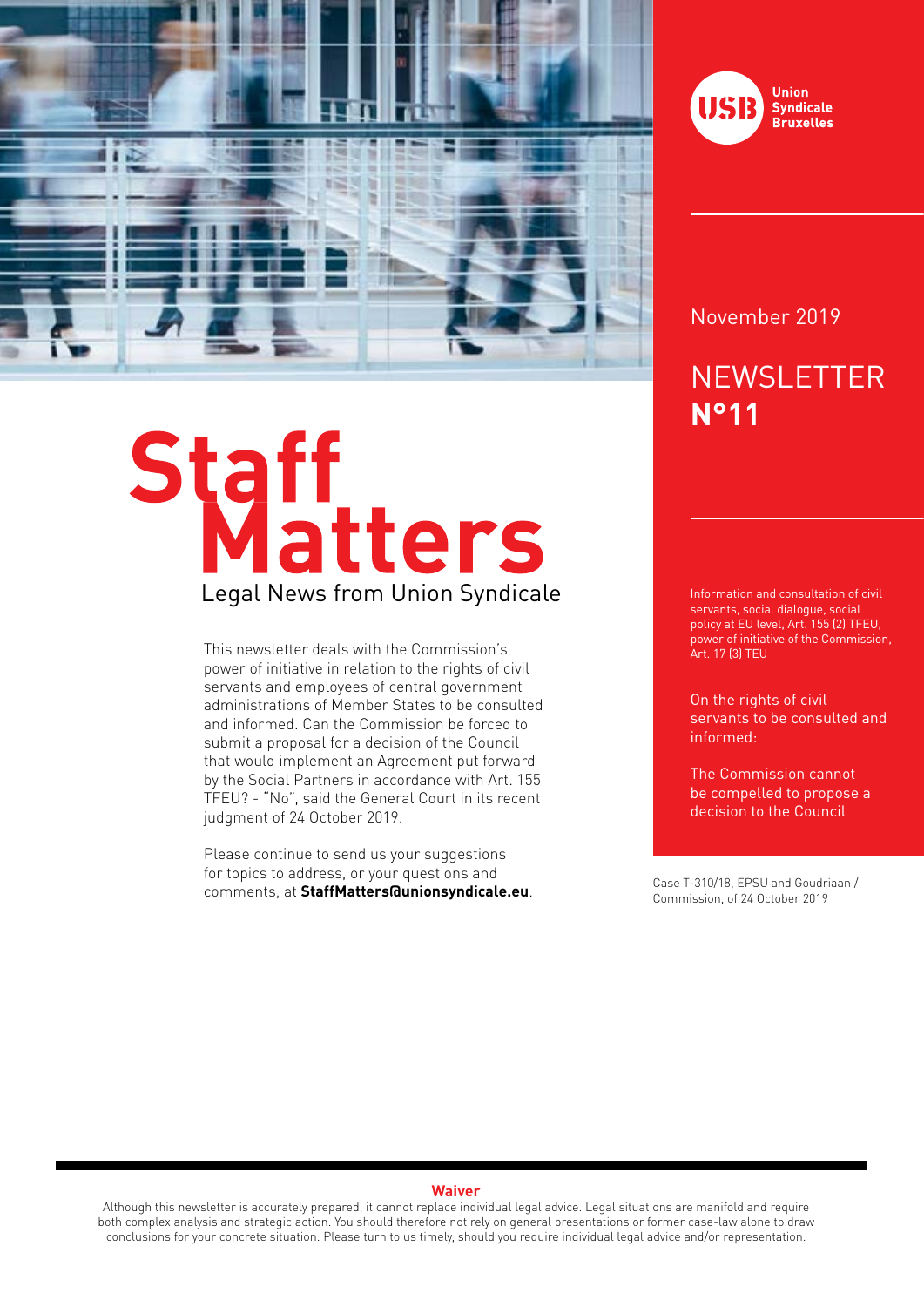

### **Background and facts of the case**

The rights of civil servants and employees of central or federal governments to be consulted and informed are not necessarily the same as in the private sector, because the relevant EU Directives do not apply to them. In a consultation in the year 2015, the Commission invited management and labour - the social partners - to express their views on the possible direction of European Union action concerning a consolidation of the EU Directives on information and consultation of workers. The social partners sitting on the Social Dialogue Committee for Central Government Administrations: the Trade Unions' National and European Administration Delegation (TUNED), and the European Public Administration Employers (EUPAE), signed an agreement in the same year on a 'General framework for informing and consulting civil servants and employees of central government administrations'. They then sent a common request to the Commission to submit a proposal for the implementation of this Agreement by a decision of the Council. About two years later, the Commission refused this request. The applicants challenged this refusal decision at the General Court.

### **Arguments of the parties**

The Commission argues that central government administrations are placed under the authority of national governments and exercise the powers of a public authority. Their structure, organisation and functioning are entirely the responsibility of the Member States. Secondly, that a certain degree of information and consultation of civil servants and employees of such administrations existed already. Thirdly, that the significance of the administrations depends on the degrees of centralisation and decentralisation of the Member States, so that in case of an implementation of the Agreement by a Council Decision the level of protection would vary considerably across Member States. The applicants on their side argue that the variation amongst central government administrations is exactly the reason why common EU-wide minimum standards should be implemented. Further, they claim, also other rights (apart from information and consultation) stipulated in social directives – such as gender equality, on anti-discrimination and fixed-term contracts - apply to public administrations.

## **Decision of the General Court**

On the admissibility, the Court finds that the refusal of the Commission to propose a decision to the Council in accordance with Art. 155 (2) TFEU is not merely a preliminary or preparatory act with the consequence that it would be inadmissible to file an action for annulment against it. The Commission's decision not to propose means that the procedure laid down for the social partners is concluded and that the adoption of a substantive act